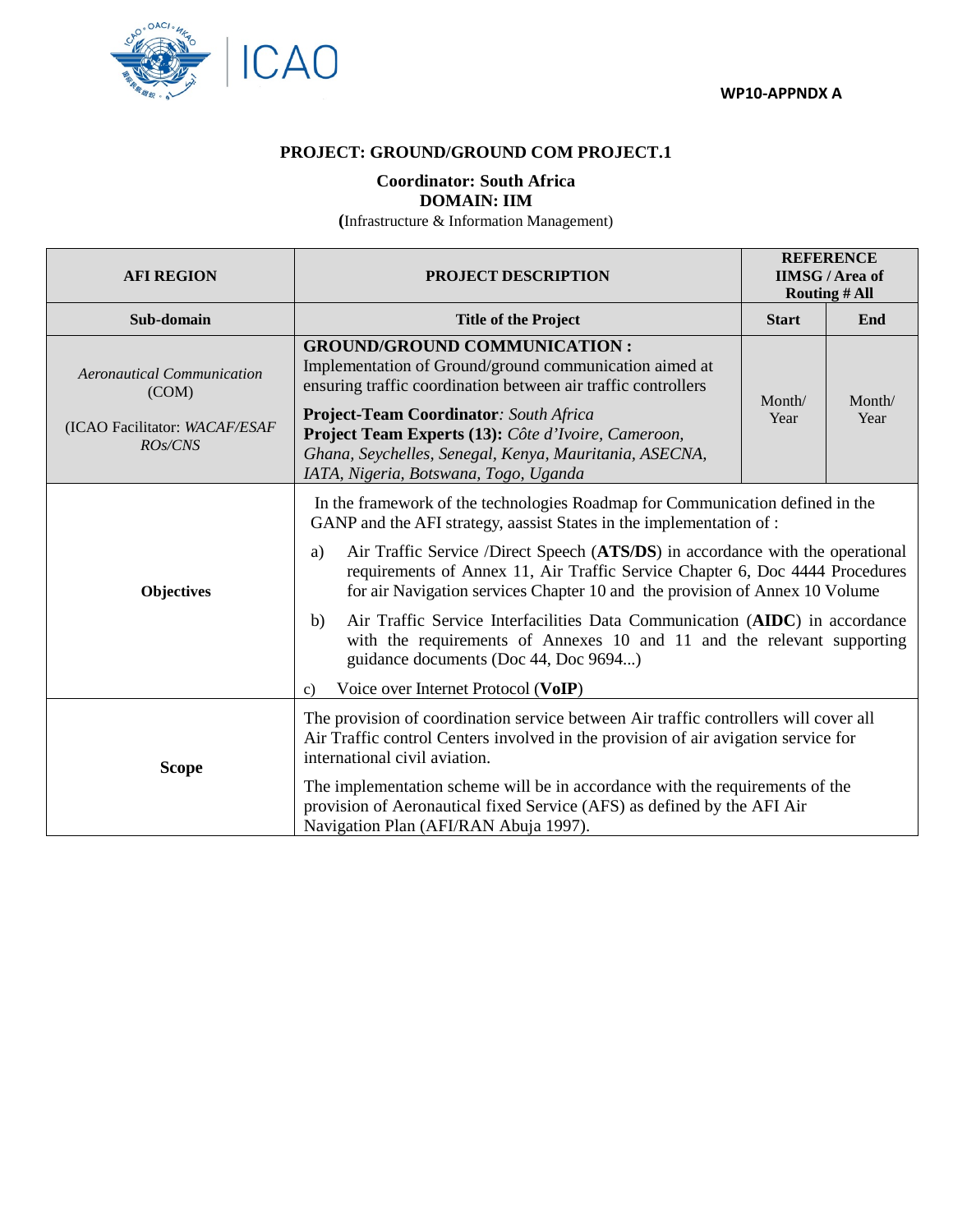

**WP10-APPNDX A**

| <b>AFI REGION</b>              | <b>REFERENCE</b><br><b>IIMSG / Area of</b><br><b>PROJECT DESCRIPTION</b><br><b>Routing # All</b>                                                                                                                                                                                                                                                                                                                                                                                                                                                                                                                                             |              |              |  |  |
|--------------------------------|----------------------------------------------------------------------------------------------------------------------------------------------------------------------------------------------------------------------------------------------------------------------------------------------------------------------------------------------------------------------------------------------------------------------------------------------------------------------------------------------------------------------------------------------------------------------------------------------------------------------------------------------|--------------|--------------|--|--|
| Sub-domain                     | <b>Title of the Project</b>                                                                                                                                                                                                                                                                                                                                                                                                                                                                                                                                                                                                                  | <b>Start</b> | End          |  |  |
| <b>Metrics</b>                 | ATS/DS:<br>a)<br>Number of ATS/DS circuits implemented: X<br>Average availability of ATS/DS circuits : $X\%$<br>AIDC:<br>$\mathbf{b}$<br>Number of AIDC systems installed: X<br>% of ATS units with AIDC: X%<br>Number of AIDC interconnections implemented,<br>% of ACCs with AIDC systems interconnection<br>implemented: $X$<br>VoIP:<br>$\bf c)$<br>Number of VoIP systems installed: X<br>$%$ of ATS units with VoIP: $X\%$<br>Number of VoIP interconnections implemented,<br>٠<br>% of ACCs with VoIP systems interconnection<br>implemented: $X$ %                                                                                   |              |              |  |  |
|                                | Ground/Ground coordination communication supporting enhanced                                                                                                                                                                                                                                                                                                                                                                                                                                                                                                                                                                                 |              | aeronautical |  |  |
| <b>Strategy</b>                | operational safety, capacity and efficiency<br>All tasks will be carried out by COM experts nominated by AFI States participating<br>in the project, led by the Project-Team Coordinator and under the supervision of the<br>Project Facilitators (ROs/CNS, Dakar and Nairobi) through the IIM SG working<br>methodology. Upon completion of the tasks, the results will be sent to the Project<br>Facilitators as a final document for submission to, and if necessary approval by the<br>APIRG Projects Coordination Committee (APCC). For the purpose of collaborative<br>decision-making, meetings will be held with the areas involved. |              |              |  |  |
|                                | a) ATS/DS: The requirements for ATS/DS are contained in the AFI Air Navigation<br>Plan (ANP), FASID Table CNS 1D (ATS/DS Plan) and ATS/DS circuits have been<br>implemented in accordance with these AFI Rationalized Plan. Significant<br>improvements are noted, notably with the implementation of aeronautical satellite<br>telecommunications. However the non-availability of ATS/DS encountered from<br>time to time results from the obsolescence of some VSAT technologies<br>b) AIDC: The introduction of automated Air Traffic Management systems in the                                                                          |              |              |  |  |
| <b>Rationale/Justification</b> | region associated with surveillance data processing systems has paved the way<br>to the automation of the transfer and coordination of Air Traffic between air<br>traffic centers. AIDC appears to complement ATS/DS service and will<br>gradually play the first role in traffic coordination.                                                                                                                                                                                                                                                                                                                                              |              |              |  |  |
|                                | c) VoIP: In the AFI region the ATS/DS Network is based on point to point circuits and<br>the absence of an ATS voice switching and signaling system does not facilitate the<br>automation of backup links for ATS/DS. The implementation of VoIP will bring<br>more flexibility and increase the availability of vocal, coordination communication.                                                                                                                                                                                                                                                                                          |              |              |  |  |
|                                | All APIRG projects specifically related to:<br>$\checkmark$                                                                                                                                                                                                                                                                                                                                                                                                                                                                                                                                                                                  |              |              |  |  |
| <b>Related Projects</b>        | PIA2-Increased Interoperability, Efficiency and Capacity through Ground-<br>Ground Integration (B0-FICE)<br>PIA3-Increased effectiveness of ground based safety nets (B0-SNET)<br>$\checkmark$                                                                                                                                                                                                                                                                                                                                                                                                                                               |              |              |  |  |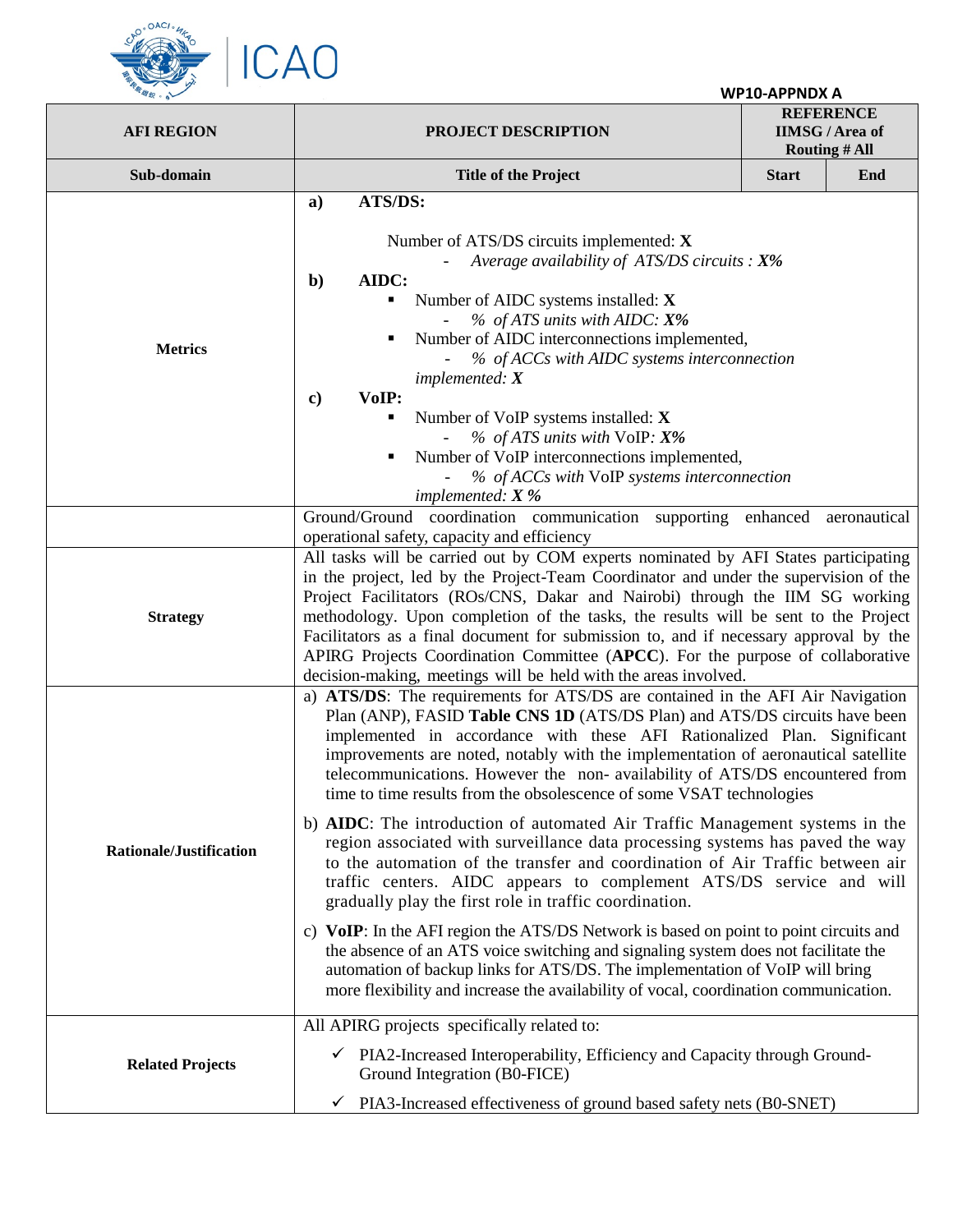

 $\overline{a}$ 

|  |  | <b>WP10-APPNDX A</b> |  |
|--|--|----------------------|--|
|--|--|----------------------|--|

| <b>AFI REGION</b>                                                                                                                        | PROJECT DESCRIPTION                                                                                                        |            | <b>REFERENCE</b><br><b>IIMSG</b> / Area of<br><b>Routing # All</b>                    |                                                                      |                            |                 |
|------------------------------------------------------------------------------------------------------------------------------------------|----------------------------------------------------------------------------------------------------------------------------|------------|---------------------------------------------------------------------------------------|----------------------------------------------------------------------|----------------------------|-----------------|
| Sub-domain                                                                                                                               |                                                                                                                            |            | <b>Title of the Project</b>                                                           |                                                                      | <b>Start</b>               | End             |
|                                                                                                                                          |                                                                                                                            |            |                                                                                       | $\checkmark$ PIA3- Air Traffic Situational Awareness(ATSA) (B0-ASEP) |                            |                 |
| <b>Project Deliverables</b>                                                                                                              | Relationship<br>with the<br><b>Regional</b><br>Performance-<br><b>Objectives</b><br>(RPOs/PFFs) and<br><b>ASBU Modules</b> | <b>KPI</b> | Responsible                                                                           | <b>Status of</b><br>Implementation <sup>1</sup>                      | Date of<br><b>Delivery</b> | <b>Comments</b> |
|                                                                                                                                          |                                                                                                                            |            | Air Traffic Service Direct Speech (ATS/DS)                                            |                                                                      |                            |                 |
| Implementation/Activation of<br><b>ATS/DS Circuits</b>                                                                                   | <b>AFI B0-FICE</b><br><b>AFI B0-ASEP</b><br><b>AFI B0-SNET</b><br>PFF-CNS                                                  |            | <b>AFI COM</b><br>Project<br>Coordinators<br><b>AFI COM</b><br>Project Team<br>Leader |                                                                      | December<br>2017           |                 |
| Restauration/Improvement of the<br>availability of ATS/DS Failing<br>circuits                                                            | <b>AFI B0-FICE</b><br><b>AFI B0-ASEP</b><br><b>AFI B0-SNET</b><br>PFF-CNS                                                  |            | <b>AFI COM</b><br>Project<br>Coordinators<br><b>AFI COM</b><br>Project Team<br>Leader |                                                                      | December<br>2017           |                 |
|                                                                                                                                          | Air Traffic Service Interfacilities Data communication (AIDC)                                                              |            |                                                                                       |                                                                      |                            |                 |
| Teleconferences,<br>Workshops/Seminars, meetings<br>(French and English) on AIDC<br>systems operation and their<br>implementation scheme | <b>AFI B0-FICE</b><br><b>AFI B0-ASEP</b><br><b>AFI B0-SNET</b><br>PFF-CNS                                                  |            | <b>AFI COM</b><br>Project<br>Coordinators<br><b>AFI COM</b><br>Project Team<br>Leader |                                                                      | <b>TBD</b>                 |                 |
| Implementation/interconnection<br>and operation of AIDC systems                                                                          | <b>AFI B0-FICE</b><br><b>AFI B0-ASEP</b><br><b>AFI B0-SNET</b><br>PFF-CNS                                                  |            | <b>AFI COM</b><br>Project<br>Coordinators<br><b>AFI COM</b><br>Project Team<br>Leader |                                                                      | <b>TBD</b>                 |                 |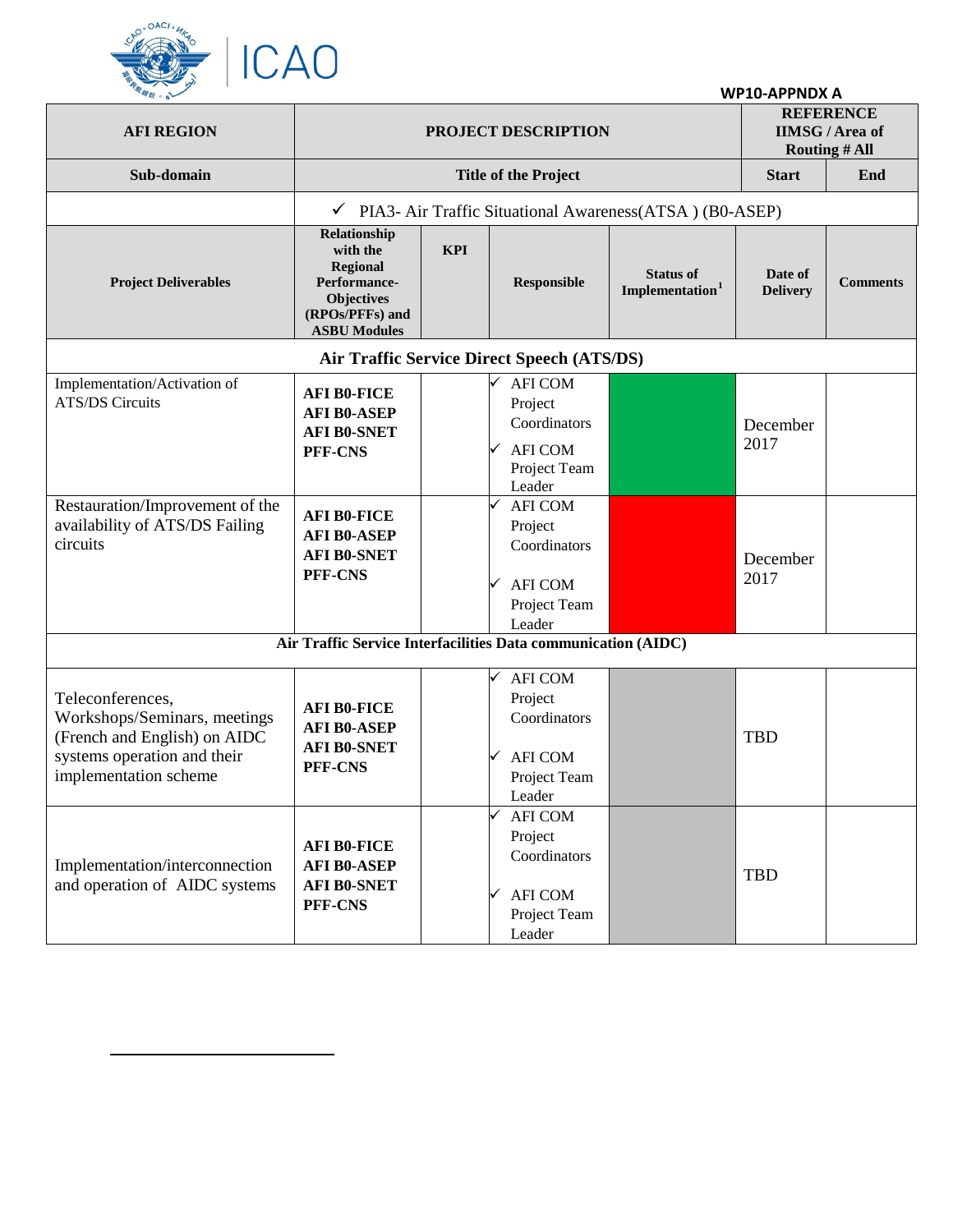

| <b>WP10-APPNDX A</b> |  |  |  |  |
|----------------------|--|--|--|--|
|----------------------|--|--|--|--|

| <b>AFI REGION</b>                                                                                                                        | PROJECT DESCRIPTION                                                       |                                                                                       |              | <b>REFERENCE</b><br><b>IIMSG</b> / Area of<br><b>Routing # All</b> |  |
|------------------------------------------------------------------------------------------------------------------------------------------|---------------------------------------------------------------------------|---------------------------------------------------------------------------------------|--------------|--------------------------------------------------------------------|--|
| Sub-domain                                                                                                                               |                                                                           | <b>Title of the Project</b>                                                           | <b>Start</b> | End                                                                |  |
| Assessment/Reporting<br>on<br>operation of AIDC<br>the<br>systems and operation                                                          | <b>AFI B0-FICE</b><br><b>AFI B0-ASEP</b><br><b>AFI BO-SNET</b><br>PFF-CNS | <b>AFI COM</b><br>Project<br>Coordinators<br><b>AFI COM</b><br>Project Team<br>Leader | <b>TBD</b>   |                                                                    |  |
|                                                                                                                                          |                                                                           | Voice over Internet protocol (VoIP)                                                   |              |                                                                    |  |
| Teleconferences,<br>Workshops/Seminars, meetings<br>(French and English) on VoIP<br>systems operation and their<br>implementation scheme | <b>AFI B0-FICE</b><br><b>AFI B0-ASEP</b><br><b>AFI B0-SNET</b><br>PFF-CNS | <b>AFI COM</b><br>Project<br>Coordinators<br><b>AFI COM</b><br>Project Team<br>Leader | <b>TBD</b>   |                                                                    |  |
| Implementation/interconnection<br>and operation of VoIP systems                                                                          | <b>AFI B0-FICE</b><br><b>AFI B0-ASEP</b><br><b>AFI B0-SNET</b><br>PFF-CNS | <b>AFI COM</b><br>Project<br>Coordinators<br><b>AFI COM</b><br>Project Team<br>Leader | <b>TBD</b>   |                                                                    |  |
| Assessment/Reporting on the<br>operation of VoIP systems and<br>operation                                                                | <b>AFI B0-FICE</b><br><b>AFI B0-ASEP</b><br><b>AFI B0-SNET</b><br>PFF-CNS | <b>AFI COM</b><br>Project<br>Coordinators<br><b>AFI COM</b><br>Project Team<br>Leader | <b>TBD</b>   |                                                                    |  |
| Detailed guidance provided to<br>States not complying with the AFI<br>AFS Plan                                                           | <b>AFI B0-FICE</b><br><b>AFI B0-ASEP</b><br><b>AFI B0-SNET</b><br>PFF-CNS | <b>AFI COM</b><br>Project<br>Coordinators<br><b>AFI COM</b><br>Project Team<br>Leader | <b>TBD</b>   |                                                                    |  |
| List of States with ATS/DS,<br>AIDC and VoIP, implemented                                                                                | <b>AFI B0-FICE</b><br><b>AFI B0-ASEP</b><br><b>AFI B0-SNET</b><br>PFF-CNS | <b>AFI COM</b><br>Project<br>Coordinators<br><b>AFI COM</b><br>Project Team<br>Leader | <b>TBD</b>   |                                                                    |  |